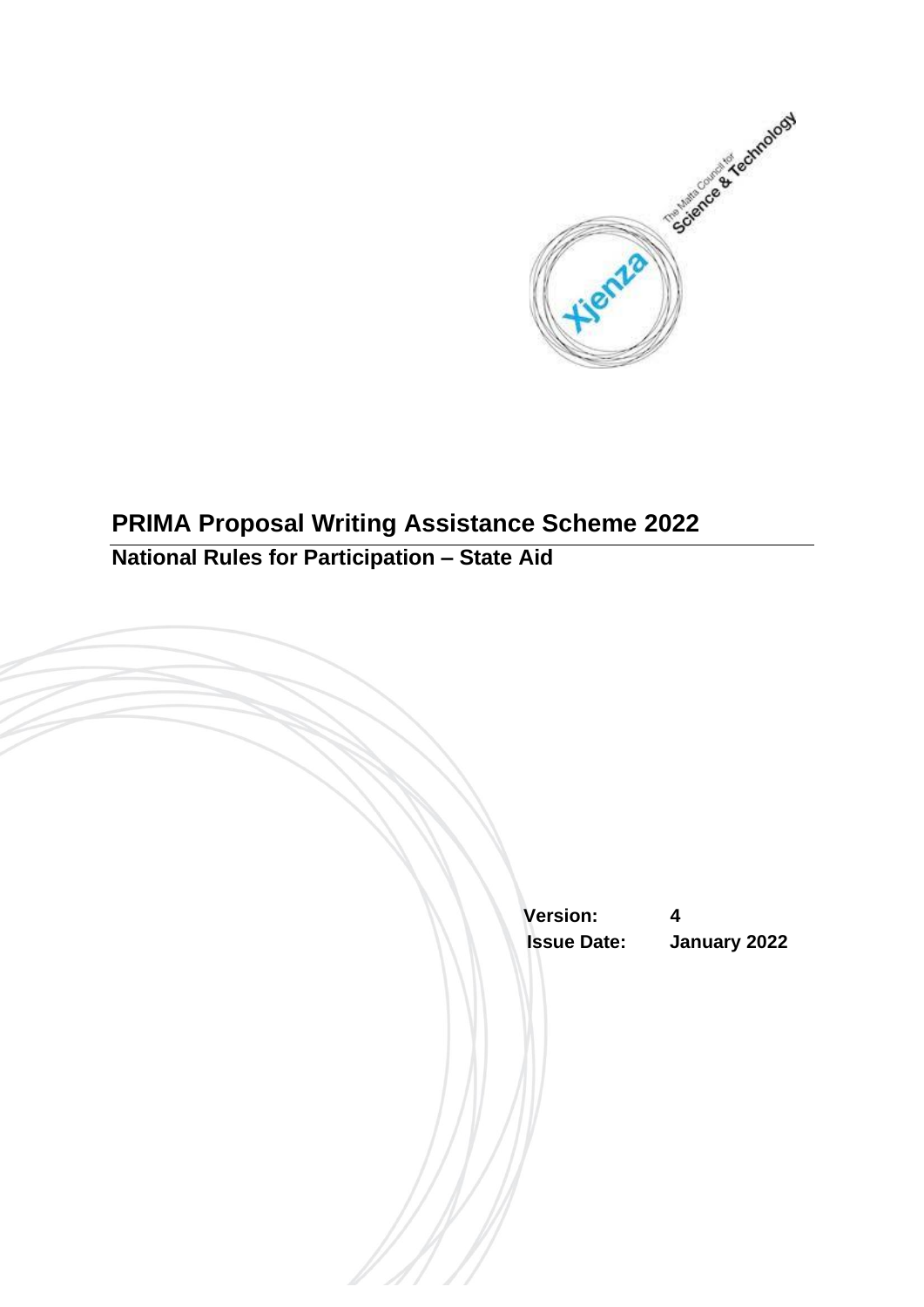## **Table of Contents**

| $\mathbf{1}$ . |  |
|----------------|--|
| 1.1            |  |
| 1.2            |  |
| 1.3            |  |
| 2.             |  |
| 2.1            |  |
| 2.2            |  |
| 2.3            |  |
| 3.             |  |
| 3.1            |  |
| 3.2            |  |
| 3.3            |  |
| 4.             |  |
| 5.             |  |
| 6.             |  |
| 7.             |  |
| 8.             |  |
| 9.             |  |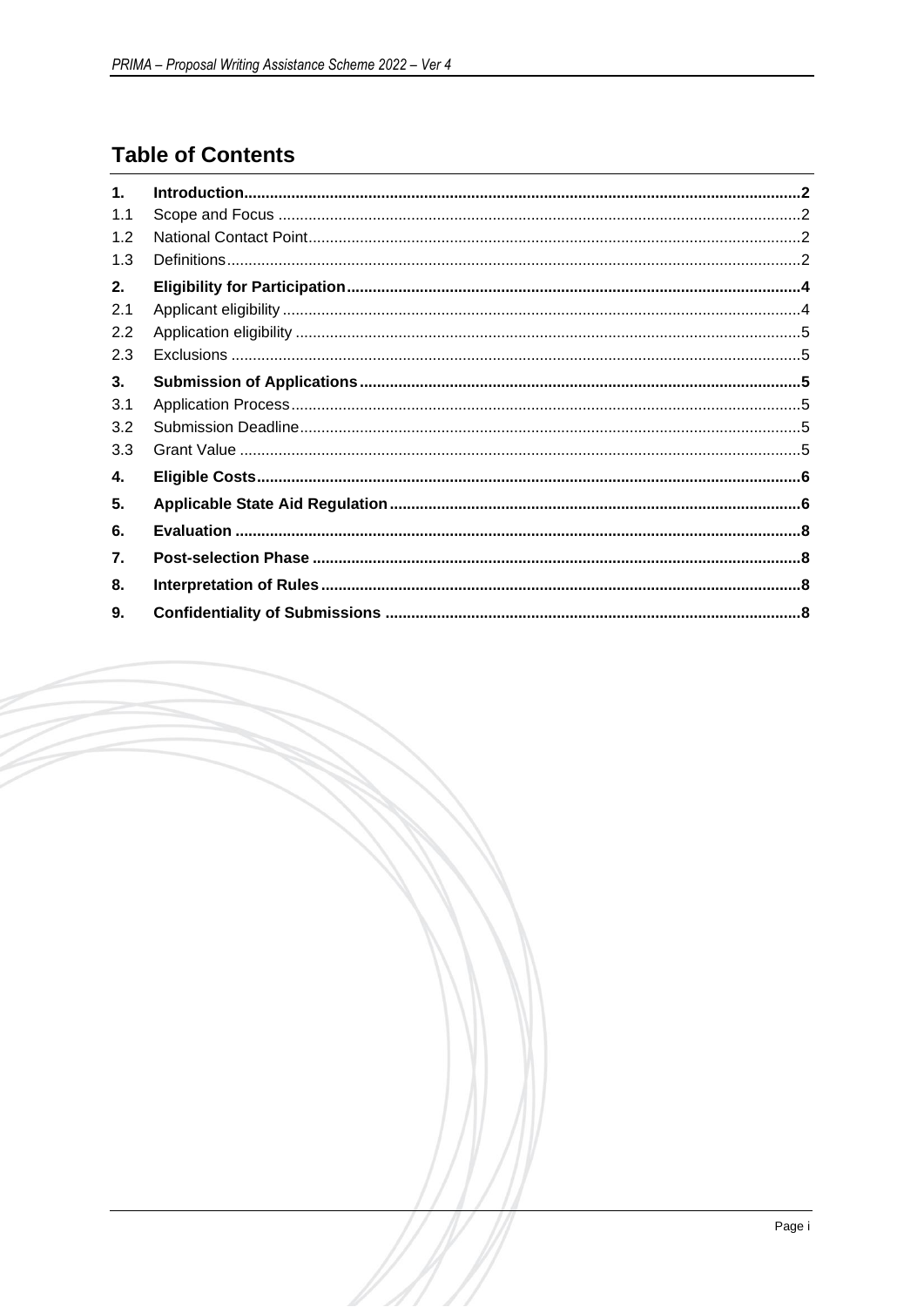### <span id="page-2-0"></span>**1. Introduction**

| Funding Party: | Malta Council for Science and Technology for and on behalf of the Foundation for |
|----------------|----------------------------------------------------------------------------------|
|                | Science and Technology,                                                          |
|                | Villa Bighi, Kalkara, KKR 1320                                                   |
|                | Malta                                                                            |

#### <span id="page-2-1"></span>**1.1 Scope and Focus**

The Partnership for Research and Innovation in the Mediterranean Area (PRIMA) is an initiative launched by 19 Euro-Mediterranean Countries, including 11 EU States (Croatia, Cyprus, France, Germany, Greece, Italy, Luxembourg, Malta, Portugal, Slovenia and Spain) and 8 non-EU Countries (Algeria, Egypt, Israel, Jordan, Lebanon, Morocco, Tunisia and Turkey) to participate in a EU joint research and innovation programme funding R&I projects in the field of Water Management, Sustainable Agriculture and Food.

This PRIMA proposal writing assistance scheme has been launched to provide opportunities for eligible undertakings, intending to submit a PRIMA pre- / full proposal as a coordinator of a consortium, to engage a service provider (local or foreign) who can support the applicant through the pre / full proposal writing and/or submission stages.

#### <span id="page-2-2"></span>**1.2 National Contact Point**

Correspondence should be directed to:

The Malta Council for Science & Technology Villa Bighi, Kalkara KKR 1320, Malta E-mail: [prima.mcst@gov.mt](mailto:prima.mcst@gov.mt)

### <span id="page-2-3"></span>**1.3 Definitions**

**Applicant** means anyone eligible to apply in terms of these Rules for Participation and who consequently applies for funding under this scheme.

**Arm's length** means that the conditions of the transaction between the contracting parties do not differ from those which would be stipulated between independent enterprises and contain no element of collusion. Any transaction that results from an open, transparent and non-discriminatory procedure is considered as meeting the arm's length principle. Having family ties or a personal relationship between the service provider and the applicant will lead to a breach of the arm length principle.

**Council** refers to the Malta Council for Science and Technology

**Eligible undertakings** are defined as undertakings planning to carry out Fundamental, Industrial Research or Experimental Development projects that are eligible to apply for assistance under this scheme. In order to be eligible, applicants must additionally satisfy the following criteria. They must be either: a) a partnership constituted under the Companies Act, being a partnership en nom collectif, en commandite; or b) a limited liability company; or c) be duly registered as a co-operative society under the Co-Operative Societies Act, d) professional body; e) self-employed; f) NGOs; g) Non-profit making entities (including Foundations).

'Professional Body' may be an organisation, an association, a chamber, society, institute or a group of professional persons not being enrolled or registered in terms of The Voluntary Organisations Act (Cap. 492 of the Laws of Malta) or not being otherwise recognised in terms of Law, and which is generally recognised and acknowledged by the professional persons it seeks to represent as their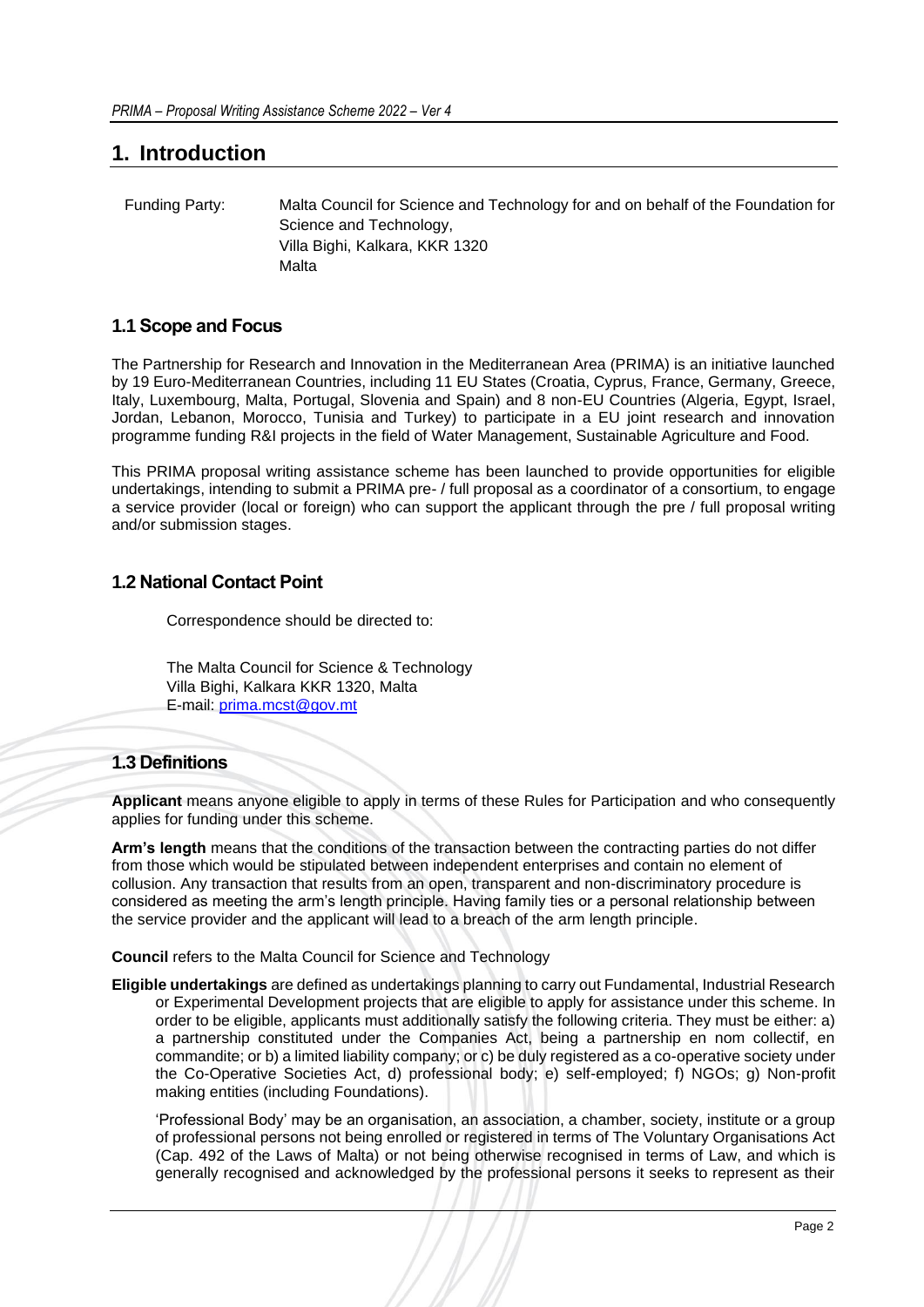representative Body. For the purposes of this Definition, a professional person is one who has undergone a period of study at a university or a recognised institution of higher learning and has obtained the formal qualification entitling the person to practise the respective profession; and who provides a specialised service to the public, based primarily on a fiduciary relationship between herself/himself and the party to whom s/he provides such service on his own personal credibility and responsibility.

'Self-employed' as registered with Jobsplus.

'NGO' means any Voluntary or Non-Governmental Organisation set up in accordance with The Voluntary Organisations Act (Cap. 492 of the Laws of Malta).

'Non-profit making' is an entity where (a) the statute of the entity contains an express exclusion of the purpose to make profits; and (b) there is express provision in the statute defining the purposes of the entity which do not include the promotion of private interests, other than a private interest which is a social purpose; and (c) no part of the income, capital or property is available directly or indirectly to any promoter, founder, member, administrator, donor or any other private interest. Provided that if a promoter, founder, member, administrator or donor is another enrolled non-profit making organisation, the limitation in paragraph (c) shall not apply provided the availability of such income, capital or property is subject to conditions which are consistent with the general purposes of the grantor entity: Provided further that an organisation shall continue to be deemed as non-profit making notwithstanding that:(i) it obtains a pecuniary gain from its activities when such gain is not received or credited to its members but is exclusively utilised for its established purposes; (ii) it buys or sells or otherwise deals in goods or services where such activities are exclusively related to its principal purposes; (iii) it is established for the general entertainment, pastime, education or other similar benefit only of its members; or (iv) it is established for the promotion of the social role, ethics, education and values of a trade or profession provided it does not promote the private interests of its members.

**Letter of intent** is a document outlining the understanding between two or more parties which provides the basis for future legally binding agreements (in this case, an official letter of approval). Re-imbursement of funds is subject to satisfying the criteria listed in Section 2.2 of the national rules.

**Operating base in Malta** means if the legal entity:

a. owns, leases, or has been given the right of use by a third party, an adequate premise from where to conduct an eligible economic activity in the region of Malta;

and

b. employs at least one person that is based in Malta and is liable to pay income tax in Malta.

**Partner** is defined as a partner in a consortium of a funded transnational project

**Project Coordinator** is one of the beneficiaries of a transnational project consortium that is appointed as the single point of contact between the PRIMA office and/or the funding bodies and the consortium partners from proposal submission to project end. He/she will have the responsibility of ensuring that all the partners involved in the consortium are eligible and supervises the project workflow with the help of WP leaders. Additionally, he/she will be required to submit the project application on behalf of the consortium and must also compile and submit reports / deliverables to the PRIMA office and/or the funding bodies.

**Principal Investigator** is the local beneficiary of a transnational project consortium. May be the same as the Project Coordinator and/or the Project Contact Point.

**Research and knowledge-dissemination organisation** means an entity (such as universities or research institutes, technology transfer agencies, innovation intermediaries, research-oriented physical or virtual collaborative entities), irrespective of its legal status (organised under public or private law) or way of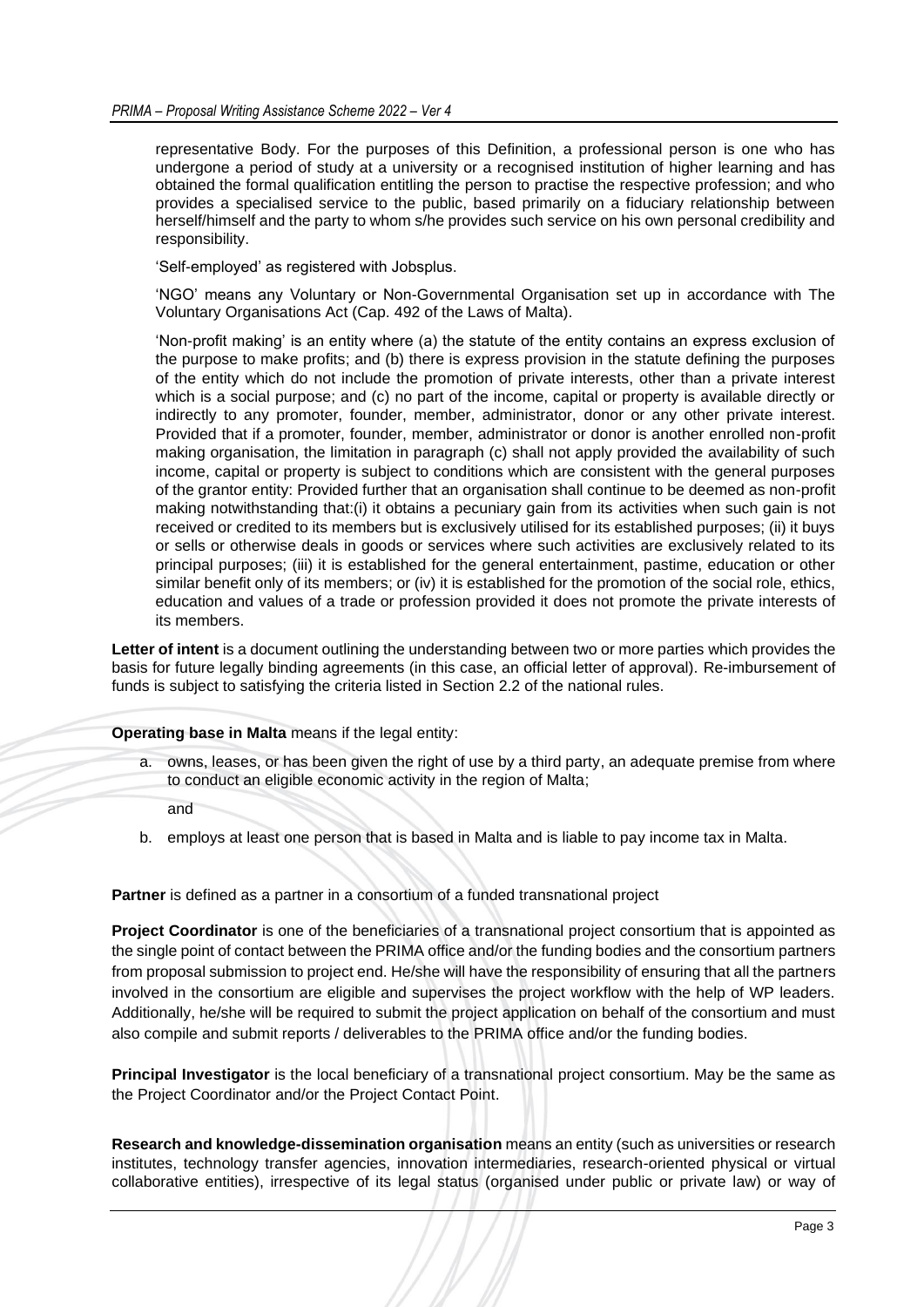financing, whose primary goal is to independently conduct fundamental research, industrial research or experimental development or to widely disseminate the results of such activities by way of teaching, publication or knowledge transfer. Where such entity also pursues economic activities the financing, the costs and the revenues of those economic activities must be accounted for separately. Undertakings that can exert a decisive influence upon such an entity, in the quality of, for example, shareholders or members, may not enjoy preferential access to the results generated by it.

**Single Undertaking** includes all enterprises having at least one of the following relationships with each other:

- i. One enterprise has a majority of the shareholders' or members' voting rights in another enterprise;
- ii. One enterprise has the right to appoint or remove a majority of the members of the administrative, management or supervisory body of another enterprise;
- iii. One enterprise has the right to exercise a dominant influence on another enterprise pursuant to a contract entered into with that enterprise or to a provision in its memorandum or articles of association;
- iv. One enterprise, which is a shareholder in or member of another enterprise, controls alone, pursuant to an agreement with other shareholders in or members of that enterprise, a majority of shareholders' or members' voting rights in that enterprise.

Enterprises having any of the relationships referred to in points (i) to (iv) above through one or more other enterprises shall be considered to be a single undertaking,

**Undertaking** covers any entity engaged in an economic activity within the meaning of Article 107 TFEU, regardless of its legal status and the way in which it is financed.

## <span id="page-4-0"></span>**2. Eligibility for Participation**

### <span id="page-4-1"></span>**2.1 Applicant eligibility**

Any Eligible Undertaking, with an operating base in Malta, as defined in Section 1.3, may apply and will be eligible for funding subject to the terms and conditions laid out in this document and in particular the conditions for eligibility.

Applicants who have other funded projects with the Council and are in default, and/or have gone beyond the timelines of the project, are not eligible to participate.

Any application submitted by or including the participation of any legal person or legal entity having, in totality or in majority ownership, the same shareholders, partners or persons holding and / or exercising a controlling power in any other legal entity which will have been at any time prior to such application declared as non-compliant or defaulting on any other contract or agreement entered into with the Council, shall be automatically declared as inadmissible.

Funding under this scheme is made available on the basis that the Applicant has not benefited and will not benefit from any other grant or financial incentive of whatever nature, applied for and/or utilised for the same scope as that subject of the funding requested under this scheme.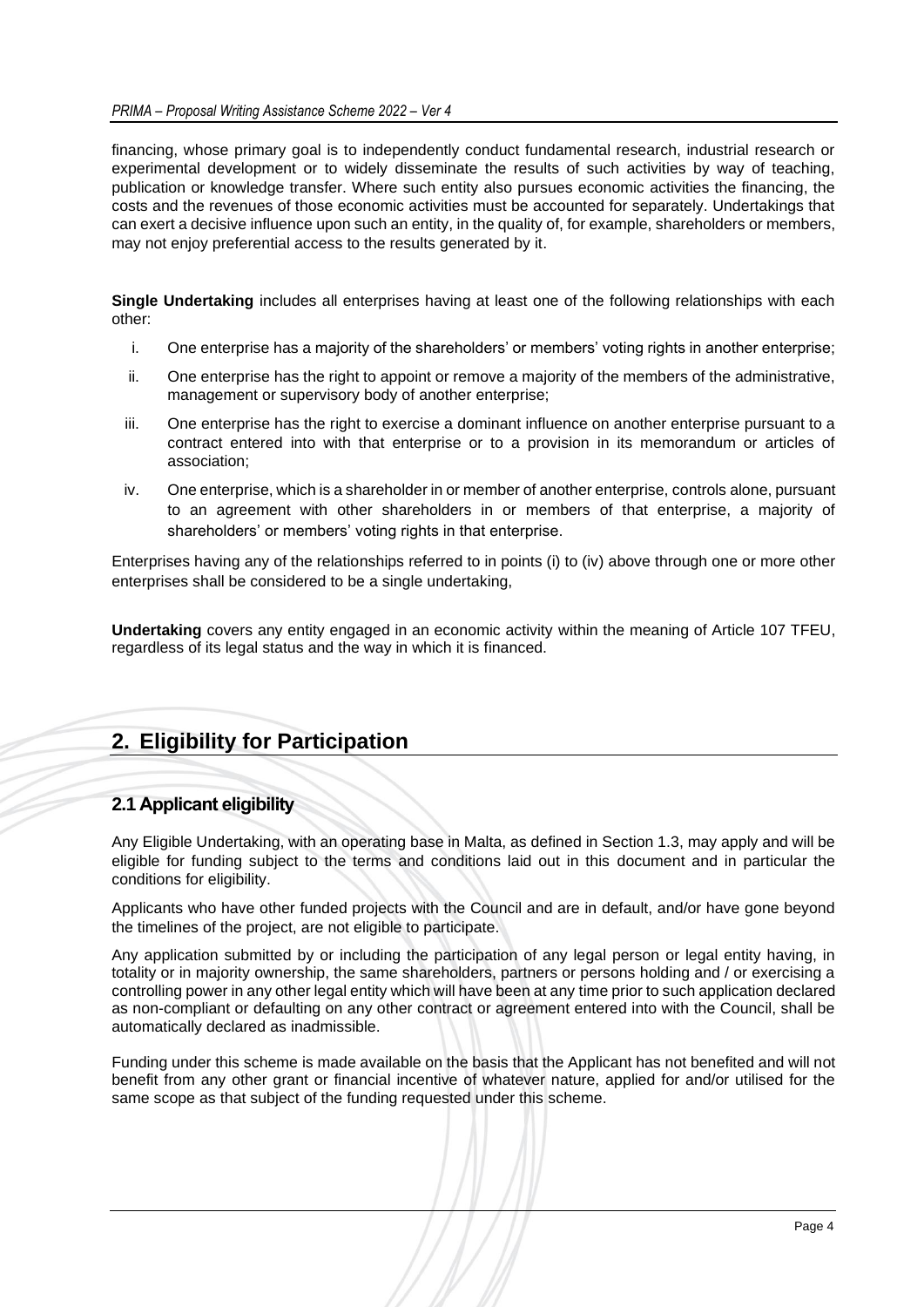#### <span id="page-5-0"></span>**2.2 Application eligibility**

An application is considered eligible for funding if:

- The submitted pre- / full proposal is successfully submitted through the PRIMA online submission platform
- The National Application Form is successfully submitted to the Council by the imposed deadline. The National Application Form submitted shall need to be complete and also includes all the relevant supporting documents.
- The submitted pre- / full proposal shall need to be coordinated by an eligible undertaking that satisfies the eligibility criteria of Section 2.1
- The submitted pre- / full proposal shall need to satisfy the eligibility criteria found in both the National Rules for the Section 2 2022 Calls, the eligibility criteria imposed by the PRIMA secretariat as well as that of the other foreign partners in the consortium.

If these eligibility criteria are not met, no re-imbursement of funds will take place.

#### <span id="page-5-1"></span>**2.3 Exclusions**

No support may be provided to undertakings engaged in activities specifically excluded under the applicable State Aid regulations (*vide* Section 5).

### <span id="page-5-2"></span>**3. Submission of Applications**

#### <span id="page-5-3"></span>**3.1 Application Process**

The Proposal Writing Assistance Scheme Application Form is to be submitted *via* [prima.mcst@gov.mt.](mailto:prima.mcst@gov.mt) All the relevant annexes will need to be submitted with the application form for it to be considered for further processing.

#### <span id="page-5-4"></span>**3.2 Submission Deadline**

Deadline for submission of the application form is three weeks prior to the deadlines imposed by PRIMA for the submission of the pre-proposal i.e., submissions for this scheme must be received by the 22<sup>nd</sup> of February 2022 for Section 1 proposals and 1<sup>st</sup> of March 2022 for Section 2 proposals. Applicants under this scheme must keep in mind that service provider engagement and work on the proposal writing cannot start before the Letter of Intent is signed by the Council, as otherwise the costs will be rendered ineligible. Thus, it is advisable that the application form of the Proposal Writing Assistance Scheme is sent well in advance of the deadline in order to offer enough time for the engaged service provider to provide the desired outcome. Any submissions received after the respective dates will be rejected.

#### <span id="page-5-5"></span>**3.3 Budget**

The total maximum budget available for the running of this scheme is €25,000. If the budget is exhausted prior to the submission deadline/s, the scheme will be automatically closed for the year. The amount of funds provided to per pre- / full proposal to a service provider, must be equivalent to the current market prices for such a service (quoting separately for the pre-proposal and full proposal respectively). The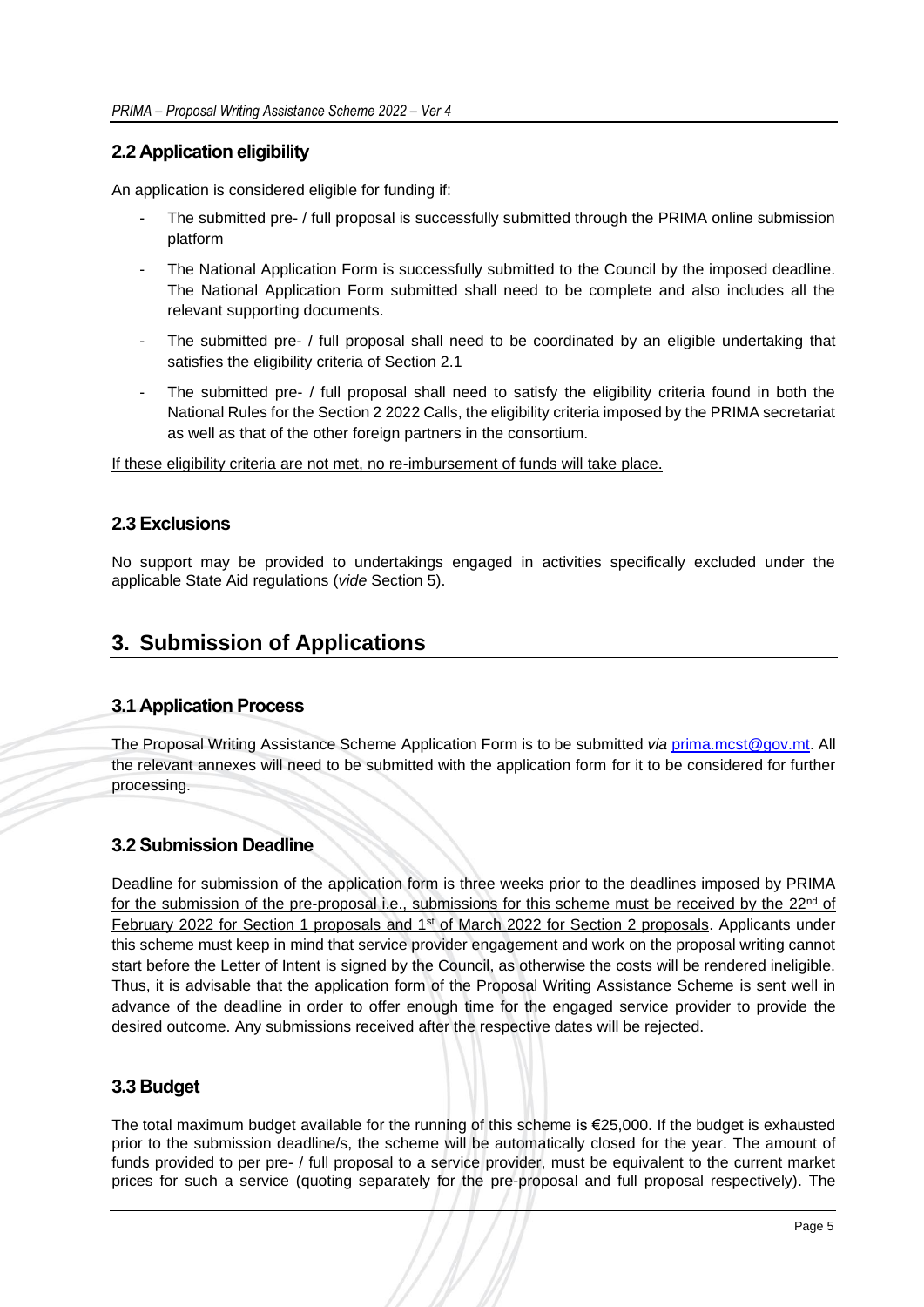applicant shall need to provide the Council with three quotations for the service. The cheapest option shall need to be chosen (except for specific scenarios where the cheapest option is not possible. In such cases, a justification shall need to be provided and is subject to prior approval from the Council).

## <span id="page-6-0"></span>**4. Eligible Costs**

Eligible costs under the PRIMA proposal writing assistance scheme are the costs related to the fees of service providers for proposal writing and/or consulting services fees.

The costs incurred for the writing of the pre-proposal and full proposal need to be quoted separately. The costs for assistance to write pre-proposals will be reimbursed at 100% up to a maximum of € 3,000, on a *first come first serve* basis. Consortia that are invited to Stage 2 are eligible to be reimbursed for costs associated with assistance to write full proposals at an aid intensity of 100%, on a *first come first serve* basis. Expenses related to recoverable value added tax are considered as ineligible costs.

The re-imbursement of each stage will take place separately subject to the following confirmations for each stage:

- Pre- / full proposal is submitted and coordinated by an eligible undertaking with an operating base in Malta
- Pre- / full proposal has met the eligibility criteria of PRIMA Call 2022 National Rules for Participation (not applicable for Section 1 submissions).
- Pre- / full proposal has met the eligibility criteria of the National Rules of the other participating countries (not applicable for Section 1 submissions)
- Pre- / full proposal has met the eligibility criteria of the PRIMA secretariat

The beneficiary must follow fair procurement regulations and must also provide evidence that the services were value for money (three quotations and track record of selected service provider).

The applicant must need to consider that no conflict of interests exists with the chosen proposal writer/s or consulting service. A conflict of interest (COI) exists if the appointed service provider/s;

- stands to benefit directly if the proposal is positively evaluated. Providing market research information to the applicant will not be considered a COI
- the costs incurred for the service provider do not meet the conditions outlined in the arm's length principle
- is a director / trustee / partner of the applicant or involved in the management of the applicant's entity or is an employee of the same entity

The PRIMA proposal writing assistance scheme will be implemented in line with the *de Minimis* Regulation and is subject to the state aid clauses defined in Section 5.

## <span id="page-6-1"></span>**5. Applicable State Aid Regulation**

Assistance provided under these National Rules for Participation is in line with the Commission Regulation [\(EU\) No. 1407/2013 of 18 December 2013 on the application of Articles 107 and 108 of the Treaty](http://ec.europa.eu/competition/state_aid/legislation/de_minimis_regulation_en.pdf) on the [Functioning of the European Union to de minimis aid \(the de minimis Regulation\).,](http://ec.europa.eu/competition/state_aid/legislation/de_minimis_regulation_en.pdf) as amended by [Commission Regulation \(EU\) 2020/972 of 2 July 2020, amending Regulation \(EU\) No 1407/2013 as](https://eur-lex.europa.eu/legal-content/EN/TXT/PDF/?uri=CELEX:32020R0972&from=EN)  regards its [prolongation and amending Regulation \(EU\) No 651/2014 as regards its prolongation and](https://eur-lex.europa.eu/legal-content/EN/TXT/PDF/?uri=CELEX:32020R0972&from=EN)  [relevant adjustments.](https://eur-lex.europa.eu/legal-content/EN/TXT/PDF/?uri=CELEX:32020R0972&from=EN)

The total amount of *de minimis* aid granted to a single undertaking shall not exceed the amount of €200,000 over any period of three consecutive fiscal years. The total amount of *de minimis* aid granted to a single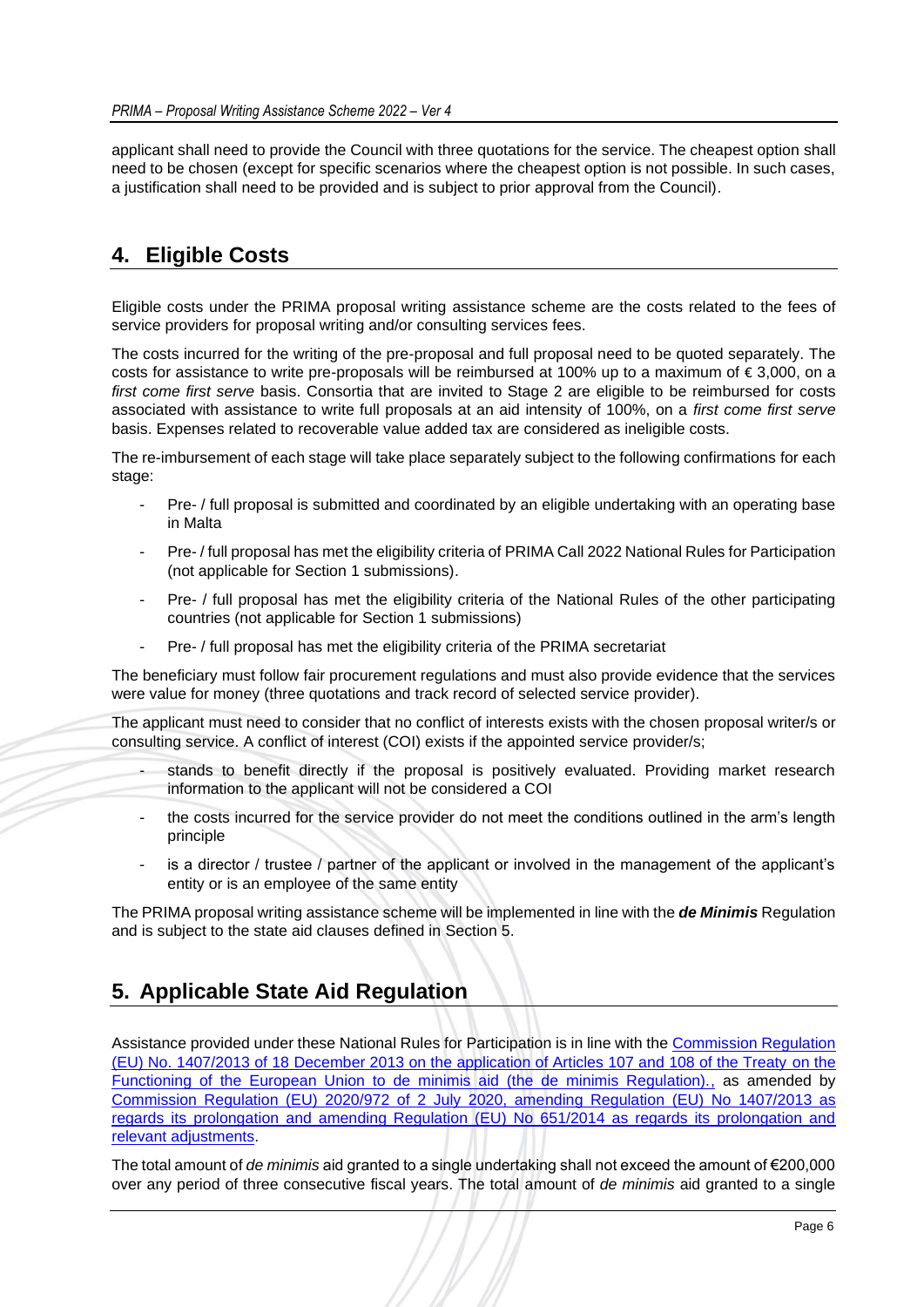undertaking performing road freight transport for hire or reward shall not exceed €100 000 over any period of three fiscal years. Applicants should ensure and declare that they are eligible for the requested grant under State Aid rules before applying.

This aggregate maximum threshold applies in principle to all economic sectors with the exception of the road transport, agriculture and fisheries sectors for which different thresholds and criteria apply. This period covers the fiscal year concerned as well as the previous two fiscal years. 'Fiscal year' means the fiscal year as used for tax purposes by the undertaking concerned.

This maximum threshold would include all State aid granted under this aid scheme and any other State aid measure granted under the *de minimis* rule including that received from any entity other than the Malta Council for Science and Technology. Any *de minimis* aid received in excess of the established threshold will have to be recovered, with interest, from the undertaking receiving the aid.

The de minimis declaration form must be filled in and submitted together with the application form. For successful applications, an updated declaration form shall be provided at the time of the signing of the Grant Agreement, ensuring that the applicant remains eligible for funding under the State Aid regime.

Assistance approved under this aid scheme is NOT:

- i. Aid granted to undertakings active in the fishery and aquaculture sector, as covered by Council Regulation (EC) No. 104/2000;
- ii. Aid granted to undertakings active in the primary production of agricultural products;
- iii. Aid granted to undertakings active in the sector of processing and marketing of agricultural products, in the following cases:
	- a. Where the amount of the aid is fixed on the basis of the price or quantity of such products purchased from primary producers or put on the market by the undertakings concerned;
	- b. Where the aid is conditional on being partly or entirely passed on to primary producers;
- iv. Aid to export-related activities towards third countries or Member States, namely aid directly linked to the quantities exported, to the establishment and operation of a distribution network or to other current expenditure linked to the export activity;
- v. Aid contingent upon the use of domestic over imported goods;
- vi. Aid for the acquisition of road freight transport vehicles granted to undertakings performing road freight transport for hire or reward.

Where an undertaking is active in the sectors referred to in points (i), (ii) and (iii) above as well as in other sectors falling within the scope of the *de minimis Regulation*, the Council will ensure a separation of the activities or distinction of costs. Only those sectors eligible for assistance under the *de minimis Regulation* will be assisted. Activities in the sectors excluded from the scope of the *de minimis* Regulation will not benefit from assistance under this aid scheme.

In terms of Article 5 of the *de minimis Regulation*, *de minimis* aid granted under this initiative may be cumulated with *de minimis* aid granted in accordance with Commission Regulation (EU) No 360/2012 up to the ceiling laid down in that Regulation. It may be cumulated with *de minimis* aid granted in accordance with other de *minimis* regulations up to the relevant ceiling fixed in terms of these National Rules for Participation.

*De minimis aid* approved under this initiative shall not be cumulated with State aid in relation to the same eligible costs or with State aid for the same risk finance measure, if such cumulation would exceed the highest relevant aid intensity or aid amount fixed in the specific circumstances of each case by a block exemption regulation or a decision adopted by the European Commission. *De minimis aid* which is not granted for or attributable to specific eligible costs may be cumulated with other State aid granted under a block exemption regulation or a decision adopted by the Commission.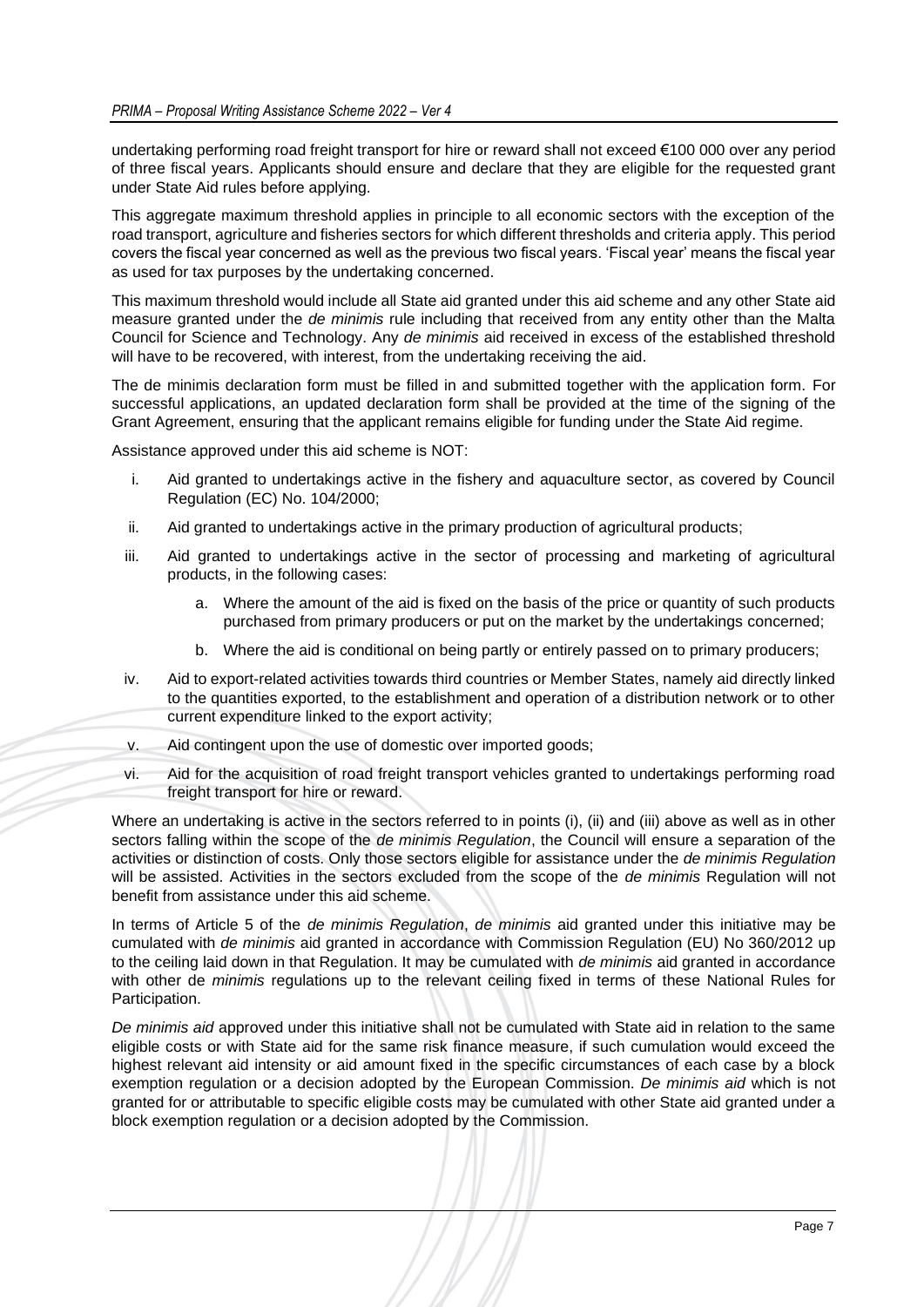## <span id="page-8-0"></span>**6. Evaluation**

The applications received will be evaluated on the following criteria:

- Proposed project idea is in line with one of the eligible PRIMA call topics and regulations of the 2022 Call
- Profile of pre-identified consortium partners (if already identified), including their track record in relation to R&I projects as well as the diversity amongst the consortium partners (i.e. a healthy mix of academic, public and private partners). If consortium partners have been identified, letters of support need to be sent together with the application form
- A proposal of at least 3 potential proposal writers or consulting services providers (depending on the level of assistance required) together with their proven track record including a list of other European funded projects that they have supported in the past
- Applying entity profile / track record in relation to the undertaking of R&I projects

## <span id="page-8-1"></span>**7. Post-selection Phase**

Once an application is selected for funding, a Letter of Intent will be signed by the Council. This Letter of Intent shall act as the basis for issuing of the funding and the corresponding regulations that need to be abided by the successful Applicant.

The Council reserves the right not to proceed with signing any Letter of Intent in the event that it results that doing so would be too high an exposure risk to the Council.

The re-imbursement for the pre-proposal/proposal assistance costs will be disbursed to the successful Applicant once the eligibility criteria have been satisfied.

## <span id="page-8-2"></span>**8. Interpretation of Rules**

This document endeavours to establish comprehensive and unambiguous rules governing participation in this initiative. However, should circumstances arise where the rules are inadequate, unclear, ambiguous or conflicting, the Council shall exercise its discretion in the interpretation of the rules through the setting up of an *ad hoc* committee.

## <span id="page-8-3"></span>**9. Confidentiality of Submissions**

Unless otherwise indicated, all application submissions shall be treated in strict confidence.

The data collected by the Council via the application for the aid and its subsequent processing by the Council to evaluate data subject's request for aid under the Scheme is in line with:

- i. The National Rules for Participation;
- ii. COMMISSION REGULATION (EU) No 1407/2013 of 18 December 2013 on the application of Articles 107 and 108 of the Treaty on the Functioning of the European Union to *de minimis* aid (*de minimis* Regulation). This has now been amended by Commission Regulation (EU) 2020/972 of 2 July 2020, amending Regulation (EU) No 1407/2013 as regards it prolongation and amending Regulation (EU) No 651/2014 as regards its prolongation and relevant adjustments.